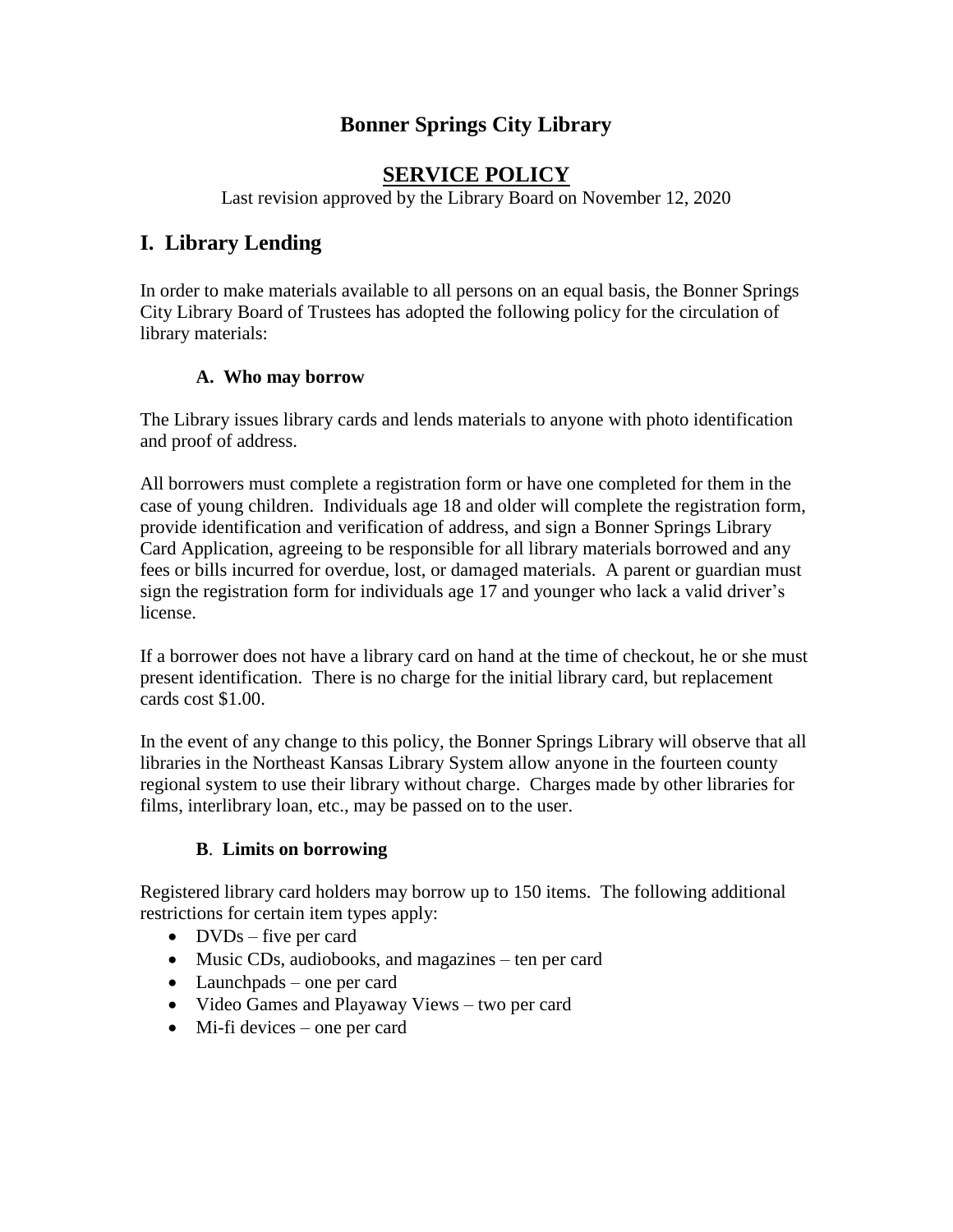At their discretion library staff may restrict checkouts further to ensure availability of certain items for other patrons and to prevent loss of materials and damage to the collection. Such instances could include

- restrictions on large checkout of holiday books or materials required for school projects
- restrictions on large checkouts by new patrons
- restrictions on large checkouts by multiple patrons living at the same address or by multiple individuals "shopping" together in a group

Special arrangements may be made for teachers or other group leaders to borrow increased quantities of materials based on need, and also to place items on reserve for inlibrary use only. Reference books may only be used in the library and cannot be checked out. Laptops and other computer equipment are also restricted to checkout for in-house use.

# **C. Length of Loan Periods**

Materials are loaned for the following lengths of time:

- Books audio CDs, music CDs, DVD TV Series, and Playaways 3 weeks.
- Magazines, DVDs Movies, and Video Games, Launchpads, Playaway Views, and mi-fi devices – 1 week.
- Interlibrary loan titles according to the time frame set by the lending library.

### **D. Renewals**

All materials may be renewed in person, by phone, or online up to two times after the initial checkout with the exception of the following:

- Materials on reserve for another library user.
- Interlibrary loan titles from libraries that do not grant renewals.
- Video Games and Launchpads

### **E. Reserved Materials**

Registered library users may reserve materials currently in circulation but unavailable at the time of the request. The patron will be notified when the material becomes available. Materials must be picked up within seven days of notification.

### **F. Audio-Visual Checkout Policy**

The Library does its best to comply with the guidelines set aside by the Motion Picture Association of America concerning movie ratings. R rated movies may only be checked out when the patron is at least 17 years of age or older. PG-13 rated movies may only be checked out when the patron is at least 13 years of age or older. Date of birth information that is given on the library card will be checked to verify a child's age. If a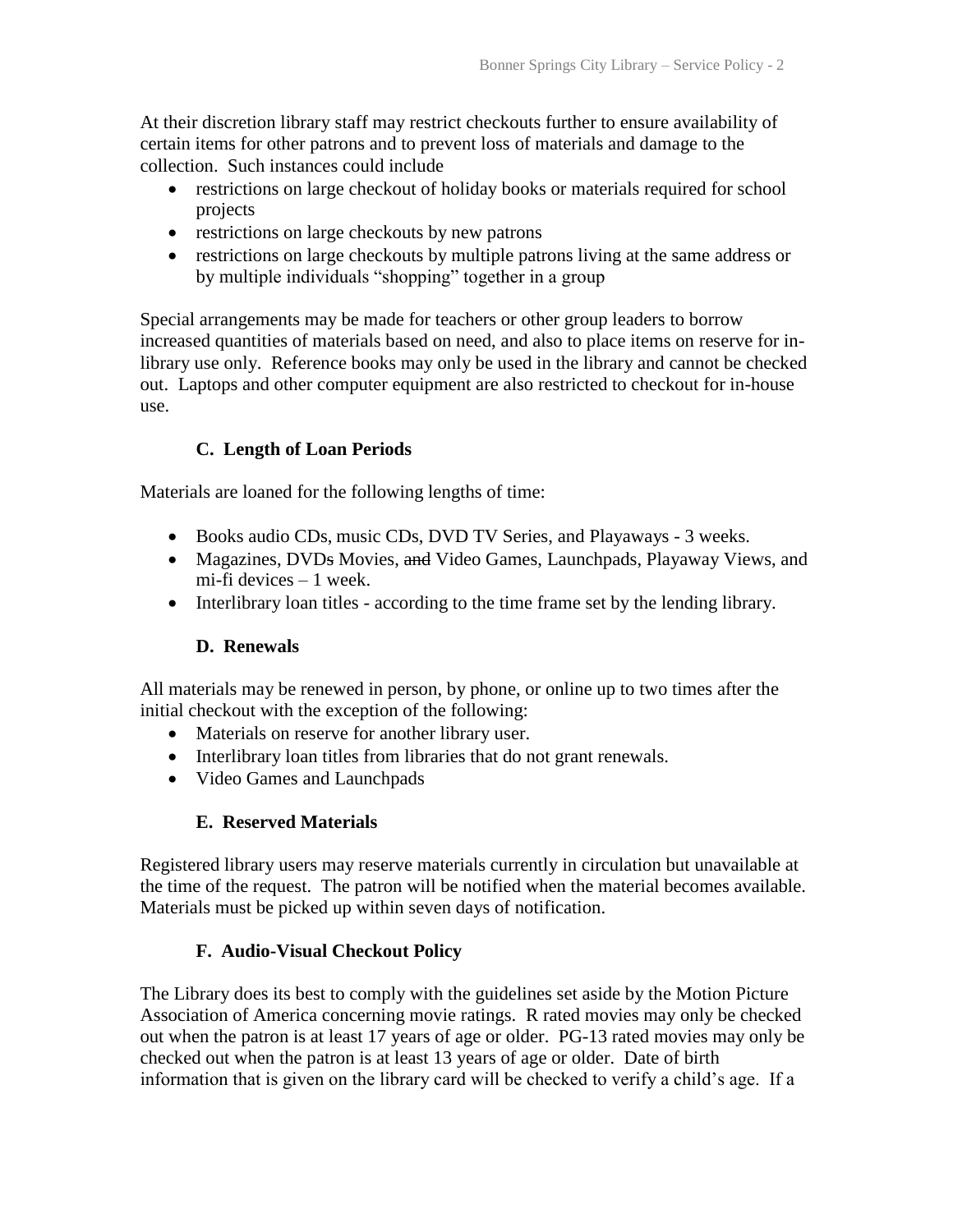parent wishes their child to have access to a movie that is beyond their age restriction, then the parent must personally come to the library and check out using their own card.

Music CDs with a parental advisory because of explicit lyrics and video games with a Mature rating may only be checked out to adult patrons, age 18 and older. A parent who wishes their child to have access to these items must be personally present and use their own card.

Mi-Fi devices are restricted to adult patrons. Laptops and other computer equipment available for in-house use are also restricted to adult patrons.

#### **G. Use of Equipment**

- Computers--See Computer & Internet Use Policy
- The copier is available for public use at ten cents per page for a black and white copy and fifty cents per page for a color copy. This price applies to all sizes of paper. If user requests to supply their own paper, they will receive a five cent discount per copy, and user must first inform library staff.
- The fax machine is available for public use with assistance from the staff. Rates for fax transmissions are \$1.00 for the first page, and \$1.00 for each additional page sent. An identifying cover sheet may be included for no charge.
- A typewriter is available for public use. User must supply their own typing paper.
- An overhead projector may be borrowed, generally for up to three days. Advance reservations are recommended to ensure availability. The individual will be responsible for any damage or loss of equipment occurring during use.
- The microfilm reader/printer may be used in the library. The user must receive instructions from a staff member before use. The individual will be responsible for any damage to the equipment during use. Copies may be made at a cost of ten cents per page.

#### **H**. **Return of Materials**

The borrower has the responsibility of returning the materials on or before the date due. If materials are not returned within 45 days after the due date, the patron's borrowing privileges will be suspended until either the materials are returned or replacement fees have been paid.

#### **I. Fines and Fees**

Fines for overdue materials are as follows:

- Books, audio CDs, music CDs, magazines 5 cents per day up to a maximum of \$3.00 per item.
- DVDs, Video Games, Launchpads, Playaway Views 25 cents per day up to a maximum of \$3.00 per item.
- Mi-Fi Devices \$1.00 per day up to a maximum of \$45.00.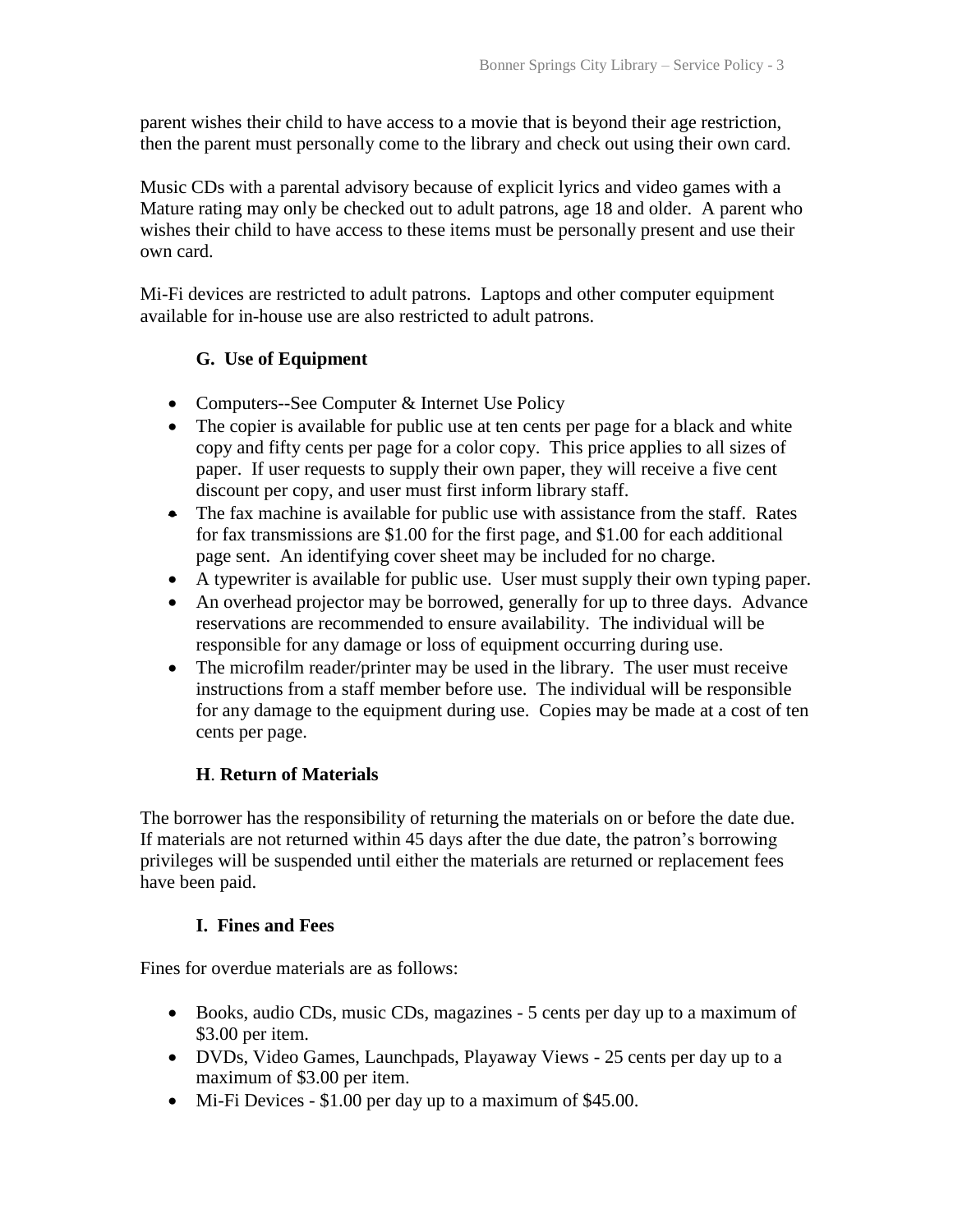Fines of more than \$10 will result in loss of borrowing privileges until fines are once again \$10 or less.

#### **J. Lost or Damaged Materials**

- Borrowers are responsible for all materials checked out, and are liable for the damages which may occur to library materials. Staff will notify borrowers of payment due for the replacement of damaged or lost items. Replacement cost will be the list price of an item as given in the library catalog or the current cost of replacement as determined by library staff.
- Patrons may not directly purchase replacement items, they will need to pay money to the library and then the library will buy the replacement.
- With regard to materials owned by the Bonner Springs City Library, refunds will be given for lost items that are paid for and later found and returned, but only within six months of the date on which payment is made. With regard to materials owned by other libraries, no refunds will be given for lost items after they are paid for.
- If an accessory part of an item owned by the Bonner Springs City Library is not returned or is returned damaged, the patron will be billed \$3.00. Examples include CD and DVD artwork and cases, instructions, and hanging bags. The cost of missing or damaged accessory parts of items owned by other libraries will be determined by the owning library and may equal the full replacement price.

# **II. Service Hours**

#### **A. Daily**

| Monday    | 9:00a.m.-8:00p.m. |
|-----------|-------------------|
| Tuesday   | 9:00a.m.-8:00p.m. |
| Wednesday | 9:00a.m.-8:00p.m. |
| Thursday  | 9:00a.m.-8:00p.m. |
| Friday    | 9:00a.m.-5:00p.m. |
| Saturday  | 9:00a.m.-5:00p.m. |
| Sunday    | 1:00p.m.-5:00p.m. |

#### **B. Holidays**

The library will be closed for the following holidays:

| January 1                   |
|-----------------------------|
| Third Monday in January     |
| Third Monday in February    |
| Last Monday in May          |
| July 4                      |
| First Monday in September   |
| Fourth Thursday in November |
|                             |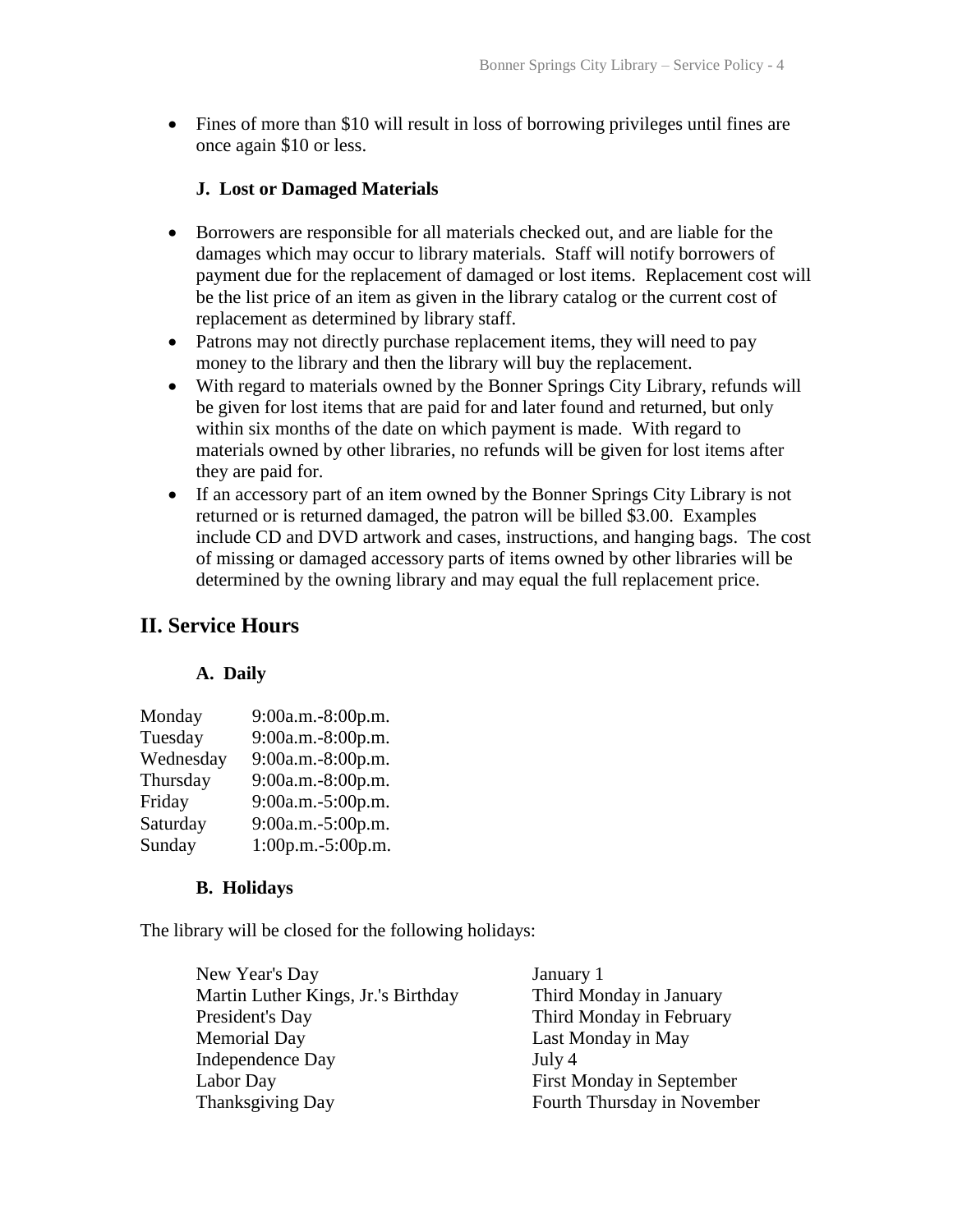Christmas Eve Day December 24 Christmas Day December 25

Friday after Thanksgiving Fourth Friday in November

Sundays the library will be closed but are not paid holidays:

Easter Sunday Sunday before Memorial Day Sunday before Labor Day

And any other day so designated by the Board of Trustees. When a holiday follows a late night, the Library will close at 5:00p.m. on the preceding evening.

# **III. Library Services**

### **A. Reference Service**

Reference service will be provided by maintaining a core collection of reference materials, using contacts at other area libraries and by using the Kansas Library Catalog and the Internet. Reference service will be offered via telephone, mail, e-mail, or direct contact with individuals or groups. In supplying reference information, if answers are not found from the above sources, referrals should be made to appropriate organizations or agencies.

### **B. Interlibrary Loan**

The Bonner Springs City Library shall follow the agreement set forth by the KIC Council in *the Kansas Interlibrary Loan Code, Policies for Cooperative Resource Sharing*, and *Protocols for Cooperative Resource Sharing*. Based on client needs of the Bonner Springs City Library Interlibrary Loan Department, these policies shall be followed:

### REQUESTS

- ILL service is limited to patrons with a valid Bonner Springs City Library Card or a Next Library Card in good standing.
- Requests should be limited to materials not owned by the Next system or materials that are missing, lost, or 1 month overdue.
- There is a limit of 10 requests at one time per person.
- Patrons will be notified if the request cannot be filled after a thorough search.
- Periodical article requests must comply with federal copyright law and regulations and the Bonner Springs City Library reserves the right to refuse to accept a copying order.
- Patrons will be notified by telephone when the material arrives and is ready to be picked up.
- Patrons must pick up the materials within (1) week of notification or they will be returned to the lending library.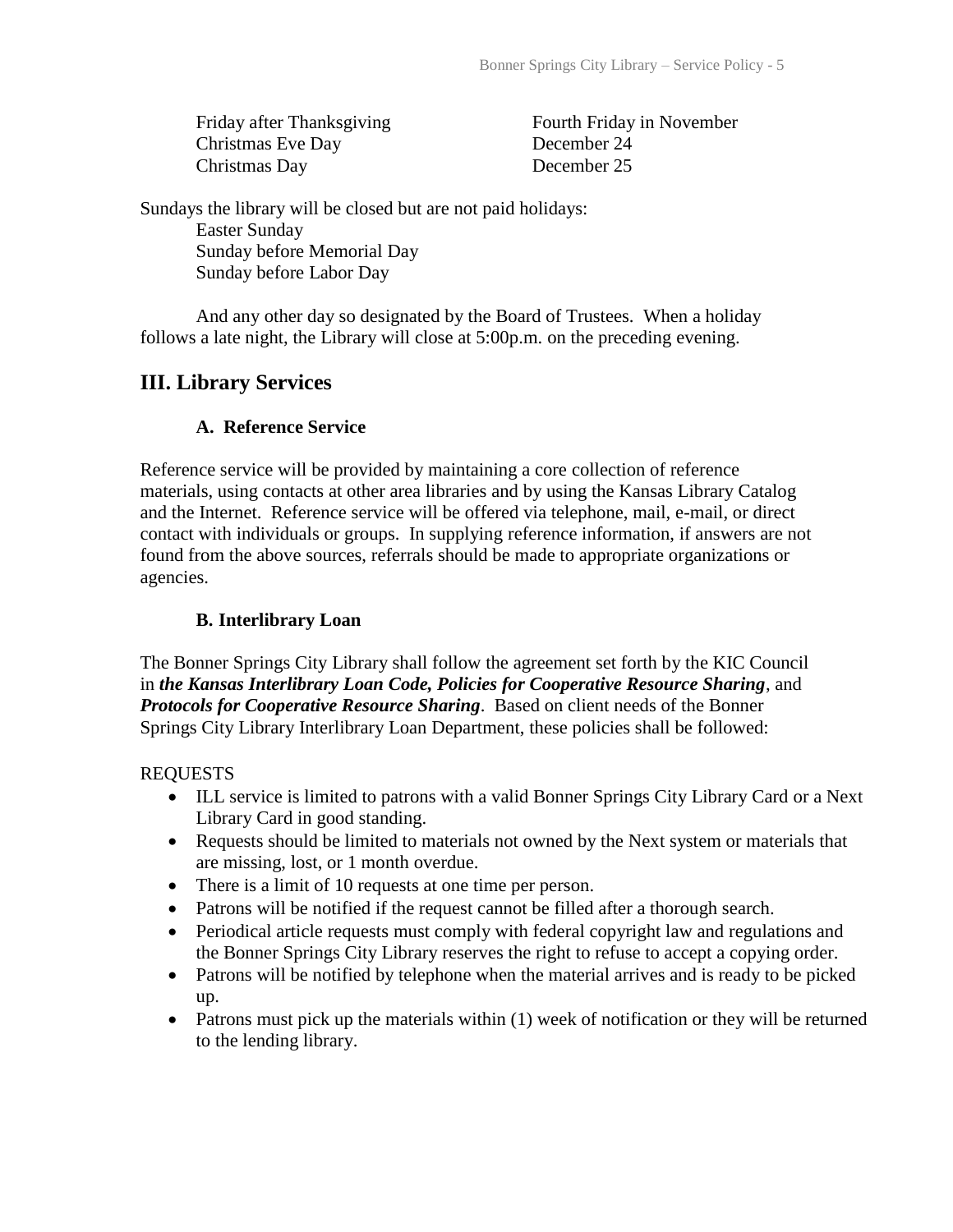#### LOAN PERIODS

- Loan periods range from 1 to 4 weeks from the date the material is received into this library and will be set by the lending library.
- Some materials may not be checked out and are restricted for use in the Bonner Springs City Library.
- Materials that are in fragile condition will be restricted to use only in the library.
- Semester-long loan of materials is not available through ILL.
- Photocopies may be kept by the patron in most cases.
- Ill materials should be promptly returned to the Bonner Springs City Library to insure future borrowing privileges from lending libraries.

#### FINES & FEES

- In most cases, there is no charge for ILL materials. However, if a book can only be borrowed from a library that charges to loan, the patron will be contacted to approve payment of the loan charge before the borrowing request is made. Additionally, some charge may occur with requests for photocopies of articles. Costs are the responsibility of the patron requesting materials, not the Bonner Springs City Library.
- Charges will be added to the patron's library account when the materials have arrived.
- ILL items accrue fines just as regular library items do and are the responsibility of the patron, not the Bonner Springs City Library.
- Should materials be lost or damaged, the patron is responsible for replacement costs. The cost is determined by the lending library and the patron's account will be charged that amount. If an item is not returned and becomes long-overdue, the materials will be considered lost and replacement costs will be calculated accordingly.

### RENEWAL

Renewal requests need to be made prior to the due date and can be done by telephone or in person. If a renewal is denied by the lending library, the patron will be contacted by telephone to request return of the material and overdue fines will be calculated accordingly.

### **C. Children's Services and Programming**

Special services for children include, but are not limited to: summer reading programs, toddler and preschool story times, ongoing reading incentives, and special events. Efforts will be made to encourage children of the community to become avid readers and active library users.

### **D. Young Adult Services and Programming**

Young Adult programs will be targeted for those in  $6<sup>th</sup>$  through  $12<sup>th</sup>$  grades. Ongoing efforts will be made to make the library a welcoming and enticing place for this age group.

Summer volunteers age 12 and older are an integral part of the Summer Reading Program. These volunteers will be encouraged to take on duties throughout the year as well.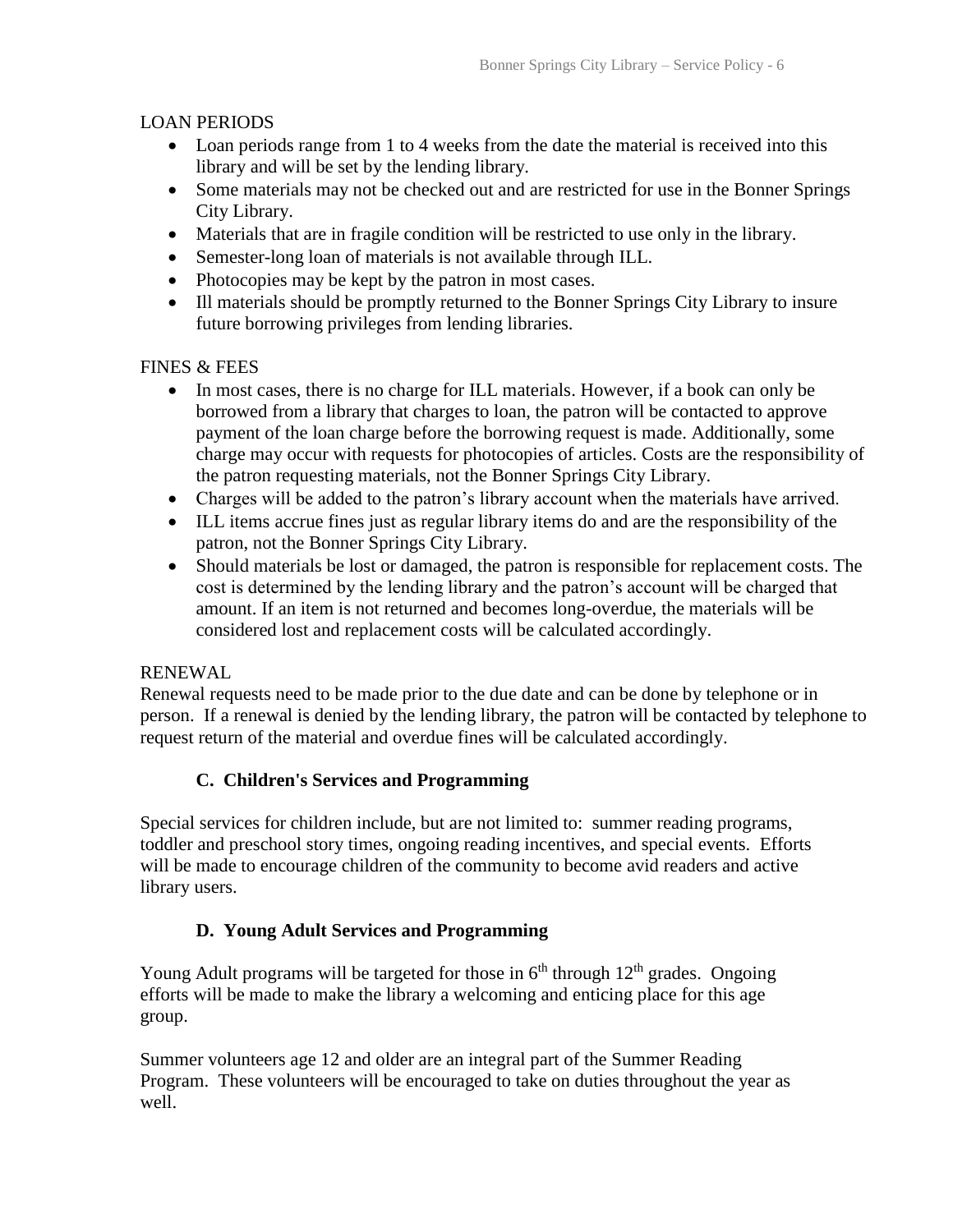### **E. Adult Services and Programming**

Programming and services will be constantly evolving based on the needs of the community. The library will provide programming for adults of the community, including, but not limited to book discussion groups, special programs, computer classes, information sessions on genealogy, and others at the suggestion of library users.

### **F. Services to Groups and Organizations**

The library will actively assist civic, cultural, and educational organizations in locating and using materials for planning programs, for conducting projects, and for furthering the education of the community. The library staff will work closely with teachers and administrators of the local school district in an effort to provide curriculum support, homework helps, and other assistance as requested.

### **G. Americans with Disabilities Compliance**

The provisions of the Americans with Disabilities Act of 1990 will be upheld to the fullest extent.

# **IV. Outreach**

The Board of Trustees and staff will make continuing efforts to identify underserved populations, and to design outreach and services to meet these needs.

### **A. Books in Motion/Homebound Services**

The library staff or volunteers organized by the staff will deliver and pick up materials loaned to patrons who are homebound or are unable to come to the library. Regular outreach services will be available to extended care, senior citizen centers, and any other organization requesting the service.

### **B. Preschool/Daycare Services**

Library staff will provide outreach Story Time activities to preschools and daycares in the community as budget allocations allow.

### **C. Public Relations Policy**

In recognition of the Bonner Springs City Library's responsibility to maintain continuing communication with present and potential users of the library's services and resources so as to assure effective and maximum usage by all citizens, the Board of Trustees of the Bonner Springs City Library adopts the following resolution as a matter of policy.

The objectives of the library's public relations program are: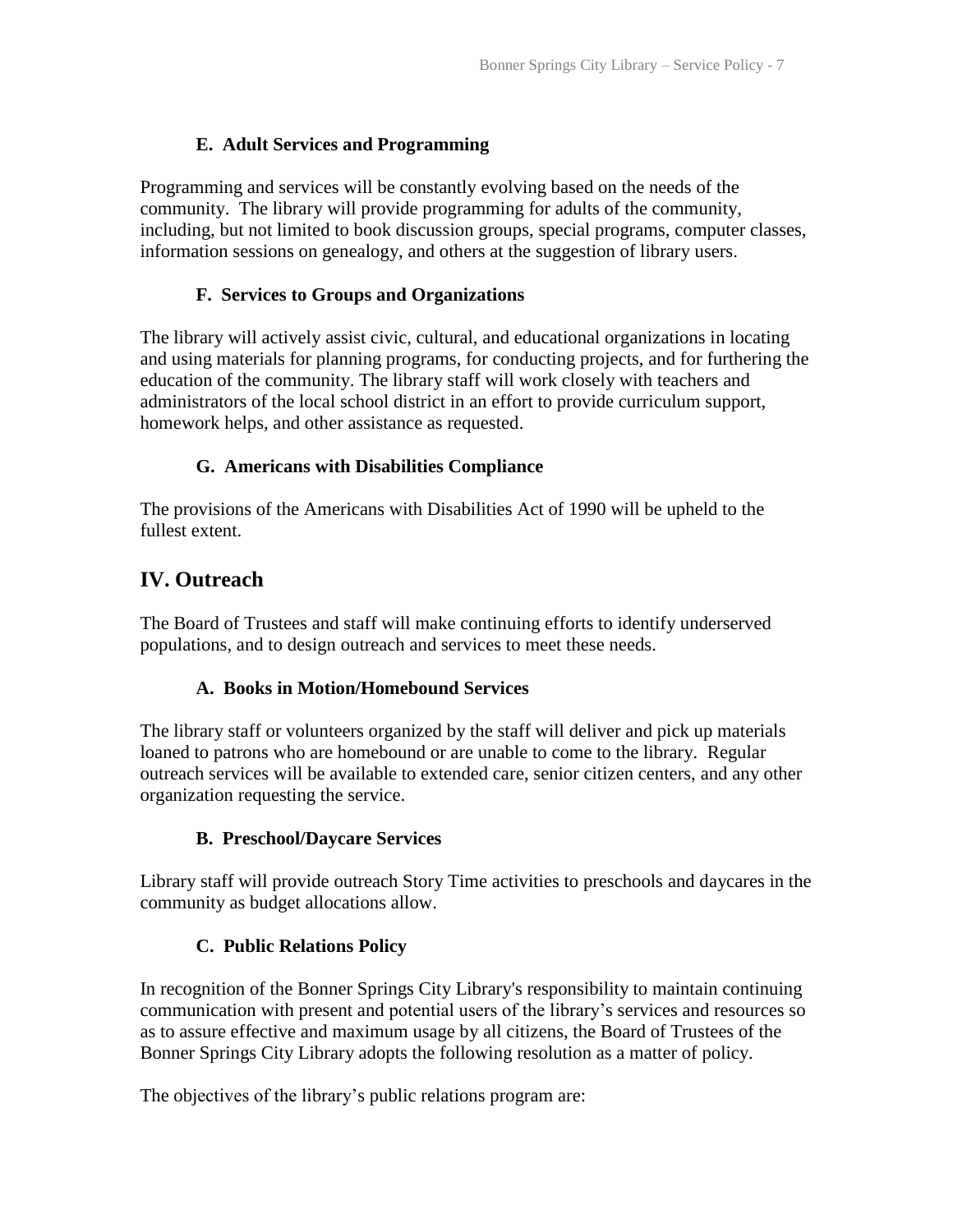- To promote community awareness of library services.
- To stimulate public interest in and usage of the library.
- To develop public understanding and support of the library and its role in the community.

The following means shall be used to accomplish these objectives:

- 1. An annual plan of specific goals and activities shall be developed, sufficient funds shall be allocated to carry out this program, and the program shall be evaluated periodically.
- 2. The library director shall have the responsibility for coordinating the public relations and public information activities.
- 3. Surveys of the community shall be made as needed to assure the Bonner Springs City Library's responsiveness to the interests and needs of all citizens.
- 4. Personal and informational contacts shall be maintained with government officials, city leaders, service clubs, civic associations, and other community organizations by library staff and board members.
- 5. Training sessions, workshops, and other aids shall be made available to library staff members to assure courteous, efficient, and friendly contact with library users and the general public.
- 6. The Bonner Springs City Library may sponsor programs, classes, exhibits, and other library-centered activities, and shall cooperate with other groups in organizing these to fulfill the community's need for educational, cultural, informational, or recreational opportunities.
- 7. Local media shall be used to keep the public aware of and informed about the Library's resources and services.
- 8. Newsletters, brochures, and other promotional materials shall be produced and distributed through regular mailings and other effective methods of reaching the public.

### **D. Exhibits and Displays**

#### **Purpose**

To enrich the lives of its patrons and serve as a cultural center for the community, the Bonner Springs City Library offers exhibit space for public use that includes a gallery wall, a children's display case, and a foyer display case. There is no charge for use of the exhibit spaces, and no fees will be charged to view library exhibits or displays.

#### **Selection Criteria**

#### **Major considerations:**

- Importance/relevance to community (priority given to but not limited to local artists)
- Variety of media and styles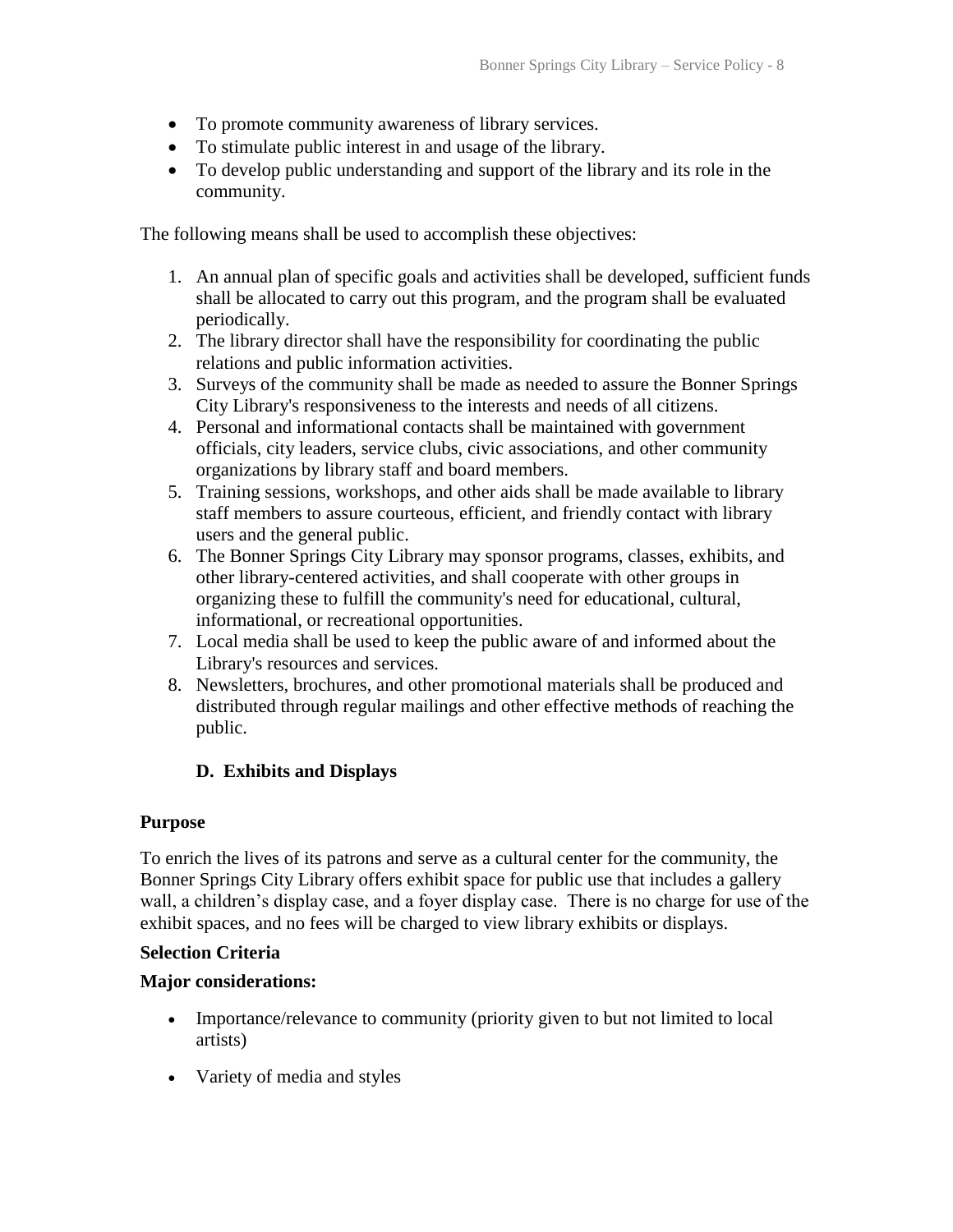- Aesthetic quality and technical quality
- Condition, size, weight or fragility of the objects proposed
- Appropriateness for viewing in a public library setting
- Preservation of library's mission

Artists, organizations or collectors who would like to have an exhibit must submit an application. Proposing an exhibit or display does not guarantee that the exhibit or display will be accepted.

Exhibition of art does not constitute endorsement of artists', organizations' or collectors' viewpoints.

#### **Selection Process**

Applications may be submitted at any time. Applications will be reviewed and exhibitors chosen by the Library Director and a staff member, in consultation with community members if further input is deemed necessary. Upon approval, dates for exhibition will be set and the applicant will be notified. The Library reserves the right to approve or reject any proposals that it receives for review and to reschedule or postpone exhibits as rare circumstances may demand.

One exhibit per group or individual is allowed every two years for the gallery wall and/or children's display case, and every year for the foyer display case. Library exhibits will always have precedence, and exceptions may be made for the schools.

#### **Guidelines**

- The gallery wall space will be available on a bi-monthly rotating basis except for the months of June and July, which will be reserved for the Library's summer reading program displays.
- For the children's display case, the Library will give priority to children's art when available, on a monthly basis. This case may also be used in conjunction with the Gallery wall for 3-D art; if so used, it may be used on the same 2-month rotating basis as the gallery wall.
- The foyer display case will be available on a monthly rotating basis.
- Gallery wall dimensions:  $95^{\prime\prime}$  (h) x 338 $^{\prime\prime}$  (w).
- Children's display case dimensions:  $46^{\prime\prime}$  (w) x  $42^{\prime\prime}$  (h) x  $14.5^{\prime\prime}$  (d)
- Foyer display case dimensions:  $70^{\circ}$  (h) x  $67^{\circ}$  (w) x  $16^{\circ}$  (d).
- Gallery walls MUST use Library-supplied hanging hardware or T-pins. No nails are permitted in the wall.
- Two-dimensional art must be ready to hang.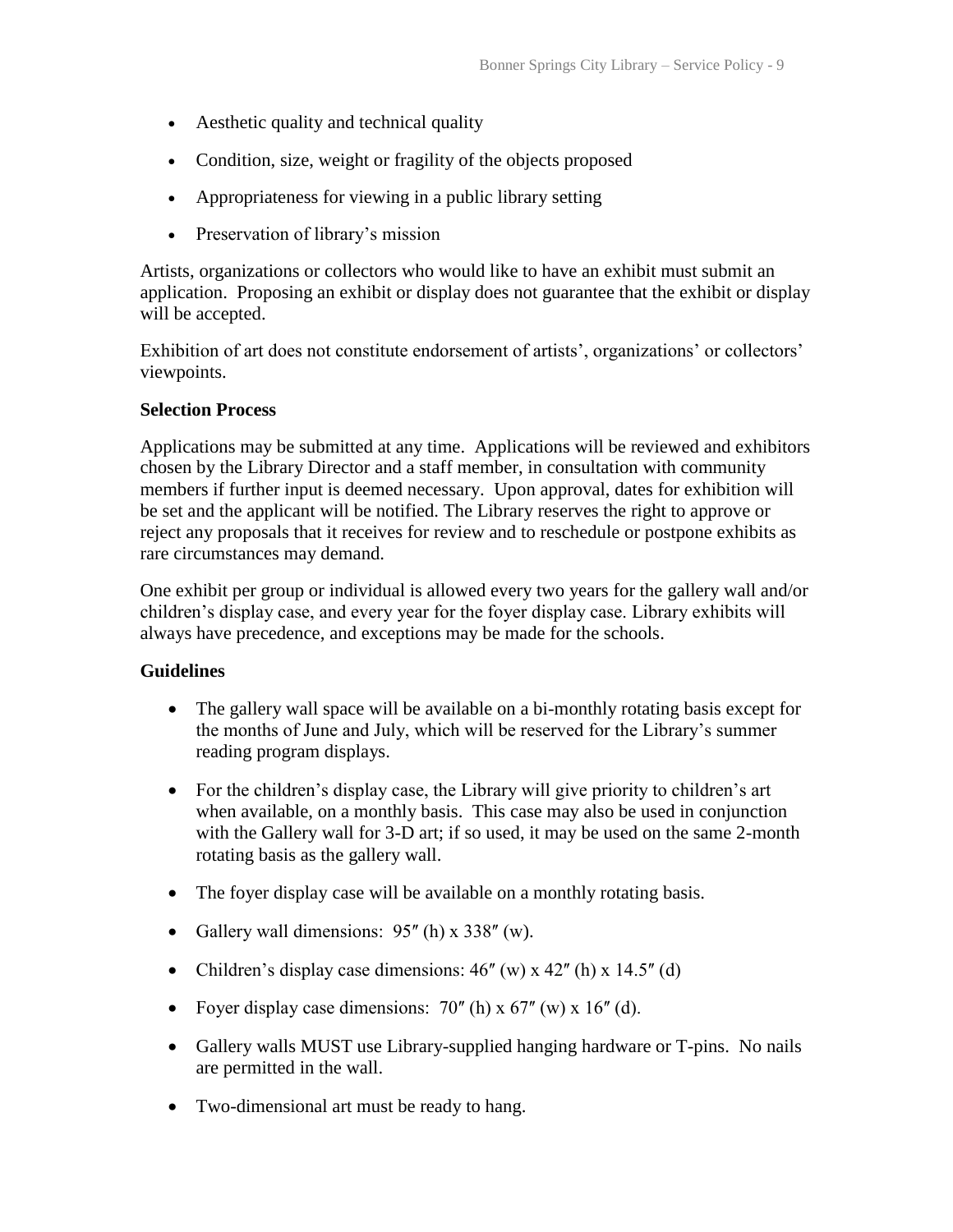- No adhesives may be used to hang art on the back wall of the children's display case; any hanging art must use wire attached to existing hardware.
- Exhibits must be put up and removed for the agreed upon length of display. Any display left longer than that may be removed by Library staff and stored until picked up by the exhibitor.
- Responsibility for setting up and dismantling exhibits lies with the exhibitor.
- All work should be tagged on the back or bottom with title and/or business cards.
- Exhibitors may not sell their work at the Library; there is no commission fee.
- Exhibitors may provide business cards, other contact information, and/or a brochure describing their exhibit.
- Biographical information and samples, photographs and/or color copies of artworks may be requested.

**Bonner Springs City Library assumes no responsibility for the preservation, protection or possible damage or theft of any item exhibited or displayed. All items placed in the Library are done so at the owner's risk**.

### **V. Cooperation with other Libraries**

The Bonner Springs City Library is a member of the Northeast Kansas Library System and adheres to the policies and by-laws of that organization. The Bonner Springs City Library participates actively in the programs and services offered. The Board of Trustees appoints a NEKLS representative annually, and supports staff attendance at continuing education programs offered by the System. Board members will make efforts to attend system events when possible.

In addition to the Bonner Springs City Library's membership with the Northeast Kansas Library System, the Board of Trustees and the Director will be alert to opportunities of cooperation with other libraries to strengthen the services and resources of the library.

### **VI. Gift Acceptance Policy**

The Library Director shall be authorized to accept gifts of cash or marketable securities, unrestricted donations of books and other library materials within policy guidelines, and in-kind donations specifically designated or solicited for existing projects.

Donors may place restrictions on gifts under the following conditions:

 The restriction must be one considered compatible with the overall mission of the Library.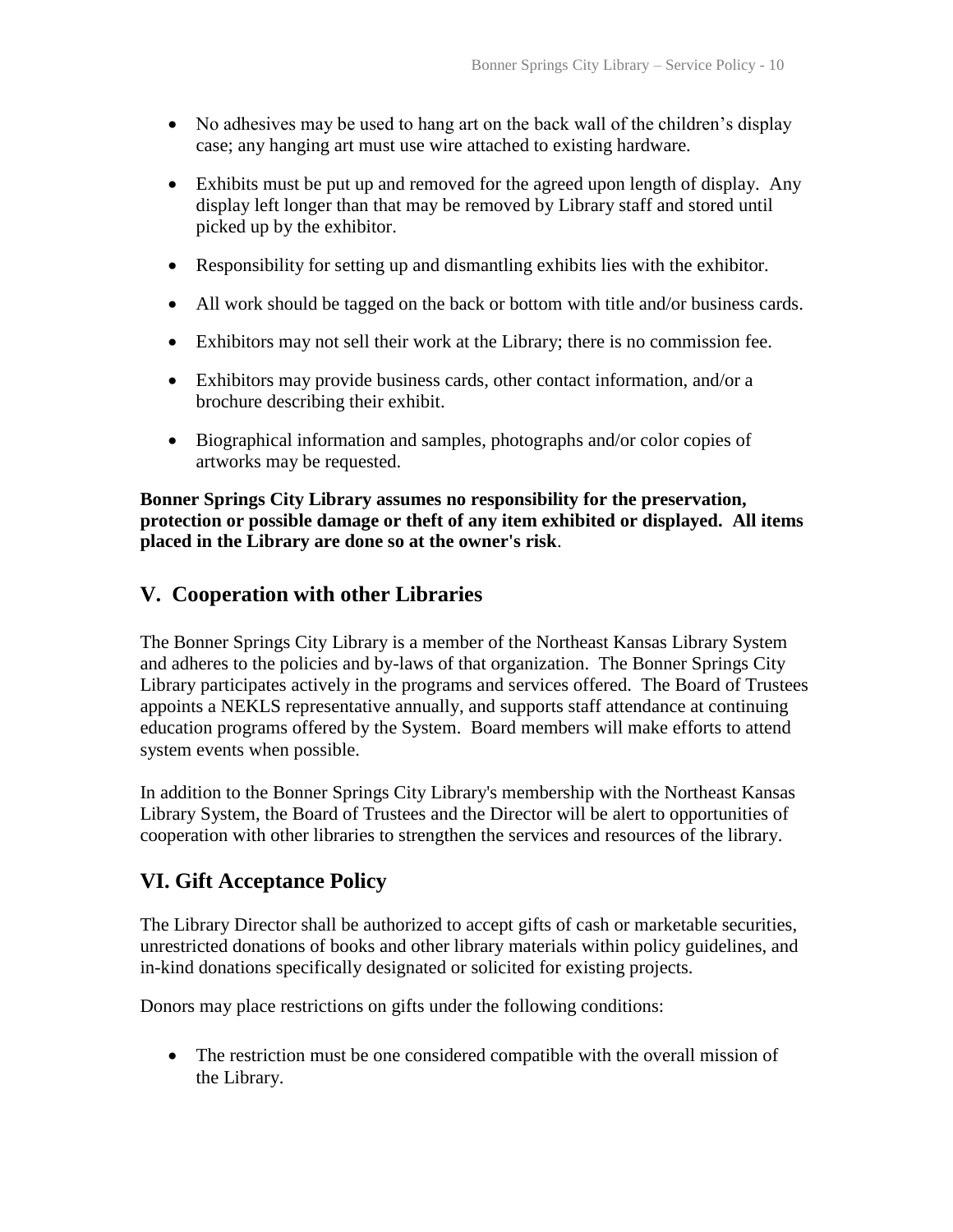- The restriction shall not impede the ability of the library to acquire gifts from other sources.
- The restriction shall not place undue burden on the Library's resources.
- The restriction shall not subject the Library to adverse publicity.

Board consideration and majority vote approval is required for the following types of gifts:

- Gifts of art or other valuables that will encumber the library either financially or administratively.
- Securities that are not readily marketable. These may include closely held stock, limited partnership interests, joint venture interests and other forms of investments that may not fall into the marketable securities category.
- Real estate. Every proposed gift of real estate must be examined on its individual merits, including, but not limited to, the title to the property and its insurability, the results of environmental investigations, and marketability. A current appraisal completed by a qualified appraiser must be provided by the donor.
- Gift annuities.
- Charitable Remainder or Lead trusts.
- Named endowment funds.

City approval in accordance with GB-18-01 (Public Art Policy) is required for donations of public art.

**Gifts that may encumber the library either financially or administratively require approval of the Library Board before acceptance.** Examples are gifts of books given under the condition that they be placed in the collection, gifts of art given on the condition that it be displayed in the library, or cash given to create a new library program.

The Library Board reserves the right to decline any gift that interferes with its ability to fulfill its mission or that unduly encumbers either the Library.

#### **Material Donations**

Gifts or donations of books or other materials are accepted with the understanding that they may be used or disposed of as the library determines is appropriate. Determining "appropriate" means using the same criteria set forth in this policy for the purchase of library materials. Gifts that are not added to the collection will be given to the Friends of the Bonner Springs City Library for resale.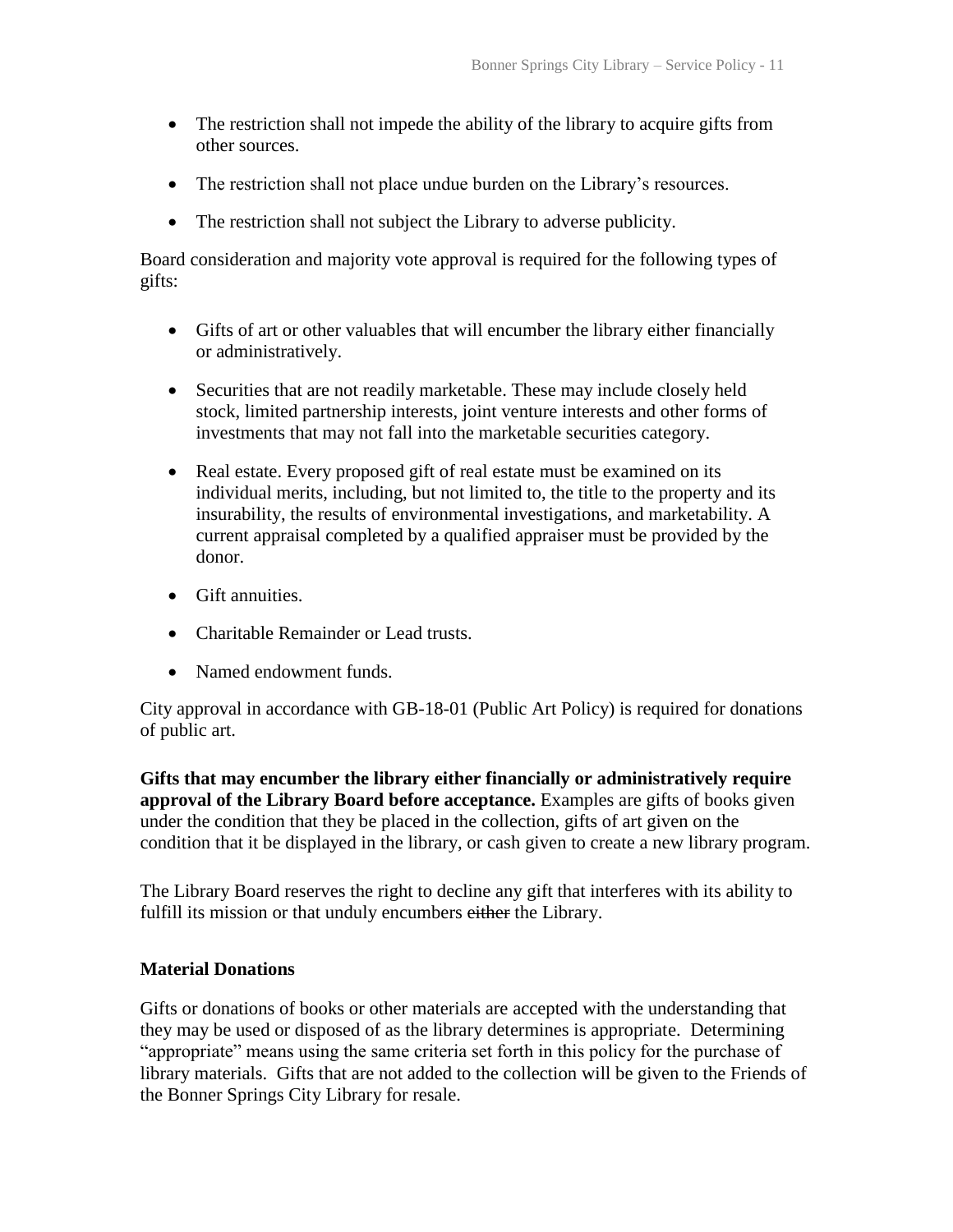Bonner Springs City Library will only accept items in good condition. Donations of magazines older than two years, newspapers, textbooks, encyclopedia sets and used computer equipment will not be accepted. Exceptions may be made at the discretion of the library director.

Under existing law, gifts to libraries may be deductible; the deductibility is governed by the provisions of the Internal Code of 1986 as amended. The library staff is prohibited by law from providing appraisals or establishing value. Evaluation of a gift is the responsibility of the donor.

The library reserves the privilege of using cash donations in a manner that will best serve the operation of the library and its service to the patrons. If cash donations are made with requests for specific materials to be purchased, the Materials Selection and Collection Development Policy will be used to determine if the purchase is appropriate for the library.

All material gifts made to the Bonner Springs City Library become the sole property of the library and remain so until they are either added to the collection or until a decision is made by the Library Director and/or Board of Trustees about their appropriate use.

Cash gifts of more than \$50 accepted by the Library shall be acknowledged with a thank you letter. A statement of receipt will be issued if requested for all other donations, but tax deduction statements and appraisals of the value of gifts cannot be made.

#### **Memorial Gifts**

Memorial gifts are subject to the same stipulations that apply to other gifts. Public acknowledgement of the gift, if desired, must be arranged at the time of the donation. Board approval is required for major memorial installations such as trees, furniture, and art. The Library is not liable for weathering, theft, vandalism, or any other damage to these Board-approved memorials. It is not the Library's responsibility to replace wornout or damaged items that originated as memorial gifts.

### **VII. Patron Behavior**

All patrons are subject to the terms of the Bonner Springs City Library Patron Code of Behavior.

These special considerations also apply:

#### **Unattended Children**

For their safety and security, children under the age of seven may not be left unattended in any area of the Library, including the children's area. Parents or caregivers are